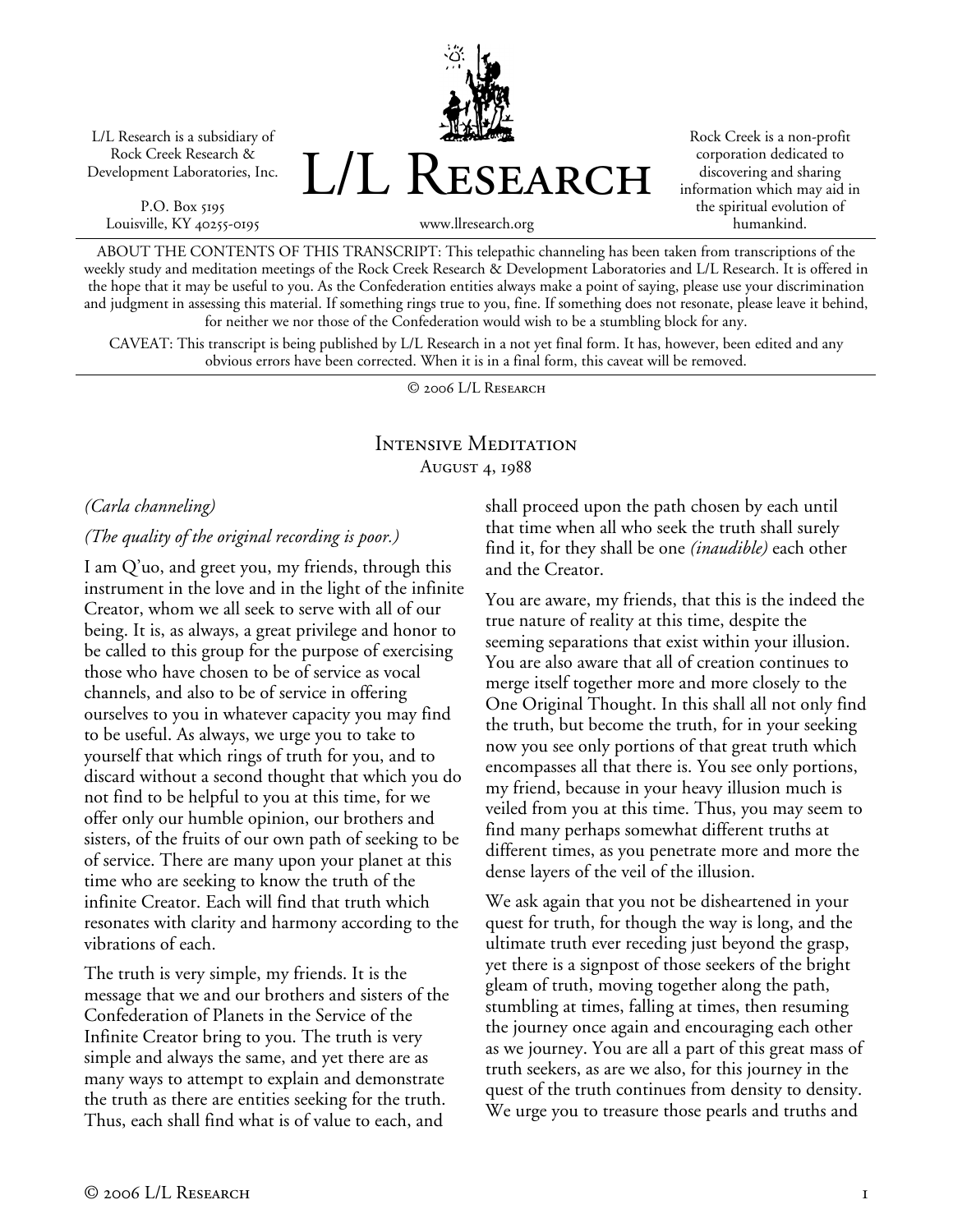wisdom which you find that resonate with great clarity and purity with your deepest *(inaudible)*.

Hold the truth inside yourself, my friends. Keep its flame burning brightly, for it will serve also as a beacon to those around you which seek the desire to seek, but do not see so clearly the way. Thus, we are all pilgrims, and as we journey upon the path together, may we each hold our own particular beacon *(inaudible)*, the light of truth which burns brightly within your spirits. We join with the light of all others who seek the truth, and thus seek to enlighten and brighten the planet upon which you sit at this time.

It is our desire to help you in this search for *(inaudible)*, to aid you with brightening of the beacon and devote *(inaudible)* for you and *(inaudible)* in this day. At these times, my friends, you have only to mentally request our being, and we will be glad to offer whatever assistance we may.

At this time we will leave this instrument and this group in the love and the brightly shining light of the one infinite Creator. We are known to you as those of Q'uo. Adonai.

# *(Carla channeling)*

I Yadda. I come in love and light of infinite Creator. We come with thanksgiving too. What would the one known as Yadda—we ask this instrument perhaps to become with this one erect … that work better, the lying down, not working. I Yadda. I now attempt to transfer to the one known as *(inaudible)*. I Yadda.

### *(Pause)*

### *(Carla channeling)*

I Yadda. I again with this instrument. We say, "Hah, we almost got it, we wish he be patient." We now transfer to one known as R. I Yadda.

# *(R channeling)*

*(Shouted)* I Yadda. I am with this instrument. This is very interesting. We want to do this really much. Oh, I forgive myself. I come light and love of infinite Creator, and then finally in *(inaudible)* of Christ. Yadda! Very good! This instrument exercise *(inaudible)*. Hhmm. Long time, long time ago, Yadda walk this Earth. Yadda wish to thank this instrument for patience, for Yadda very anxious *(inaudible)* waiting, WAITING, WAITING,

WAITING! For such a long time. He's waiting. Sometimes, you know, it gets very hard. Anyway. Ah, we begin.

Maybe I tell you a story, but I don't quite know how to get into it. This instrument, he … Tell you what, we going to rest this instrument, cause we got GOOD THING HERE. And we be VERY CAREFUL with this one. He good. You know why? Why why? I was waiting why? He like it.

## **Carla:** Your "L's" are better, Yadda.

You know what? Your "L's" stink. *(Laughter from group.)* There really nothing wrong with Yadda "L!" You're letting "L" just plain, when Yadda got right *(inaudible)*. *(Laughter.)* This instrument listen. He happy too, but sometime he want to get in and play a little. Have to find a way to put his somewhere. You know what? He say it okay. He did. I not kidding. He say, "Can I say this?"

Yes. HE SAY, *(unclear, though very loud, sounds like "transplay!")*. She never say this, NEVER! She's afraid. That's the reason, but this one not afraid. Yadda protect *(sound too loud and too inarticulate to be understood)*. Yadda almost use words not nice. I don't know—maybe I do it anyway. Well … It came easy, this one, because he like to swear. But you know why I STOP? Because this one GIVE ME WORD! HAH! I taking no word from this one, I ought as *(inaudible)* not as prompter. Hah, hah, hah, hah. This very happy business. I like this a lot. You may get very tired of Yadda. Hhmmm.

Please, please understand. This *(inaudible)* Yadda tell you secret. Yadda come differently to this one than to that one. That one over there, WHOM I LOVE BECAUSE she lets me speak in spite of fear. She knows I'm good, rather just rough. RUFF RUFF RUFF. RUFF. I need a voice like this one because, I tell you something. She right. Yadda … Not this. Cause I tell you, I use it anyway. You being kind. I carry baggage. I don't wish to say baggage. I carry BAGGAGE. I carry murder, because for LONG TIME, YADDA HATE! HATE, HATE, HATE, HATE, HATE! Now Yadda love. Much to learn in this, I think. I didn't tell you what I hate, I hated the Chinese. The Chinese KILL AND KILL AND KILL AND KILL. Yadda learn how to kill, oh, Yadda very good at this. If you can say good—but it's not bad, either. Is INSTRUCTIONAL!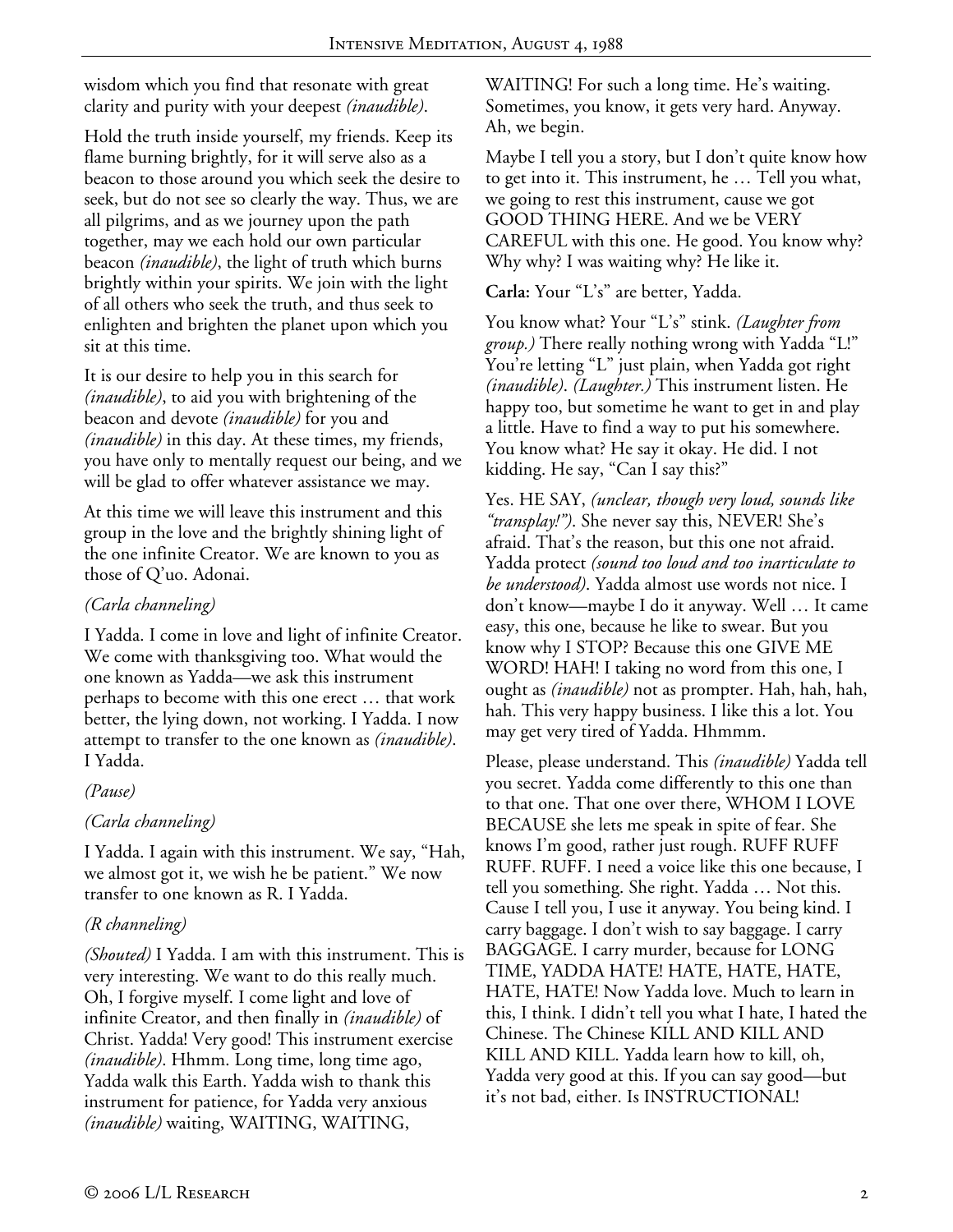Don't worry—I give it up. I don't need to do this anymore. And I don't need to hate the Chinese either. *(Very softly.)* Love the Chinese. I tell you why I love the Chinese. May I do this? I love the Chinese because Chinese make Yadda hate. And when Yadda hate, Yadda find out what love is. This instrument think that Yadda like Ramtha. Yadda not like Ramtha. Ramtha there. Ramtha think hot stuff! Yadda think think this instrument hot stuff. Because now Yadda can talk, and talk out loud and talk in terms you want to know. Because you speak in this group, Yadda speak. You all speak in this group of the negative … Yadda like. You speak of the negative side, the one who make you hate. Okay, I speak of this, because the side that make you hate, you made service to look like that. YOU MUST LOVE 'EM! *(Shouted phrase not understandable.)* Must have hate. I get carried away because it was long and hard.

Ohhhh. Think how it feels. Buddha cares. This one challenge not in Buddha's name, don't worry, little one, he CHALLENGE SMART CHALLENGE. HE CHALLENGE WITH … He say, I came in fellowship of the eternal truth of the Christ. Christ everywhere. I no problem with Christ! Only with Jee-sus. But I tell you, this one does not know Buddha, so he say, if I challenge with Buddha, I don't know what *(inaudible)* I don't use that word. I give you new word. He *(inaudible)* this one, because he don't like making up stuff he never heard before.

### *(Sounds like)* SHUT UP! You know what?

*(This is very difficult to transcribe, and it goes on at some length. The delivery is alternatively violently loud and fading completely away into inaudibility, then back to absolute ROARING. This is an unclear recording with lots of background noise on tape. With this, in addition to bombastic and emotional nature of delivery, and the significant loss of sibilant and other consonant sounds, it is just too difficult to transcribe. It has to be listened to to be believed, anyway.)* 

### *(Group retunes after Yadda's explosive closing.)*

# *(Carla channeling)*

I am Hatonn, and I greet each through this instrument in the love and the light in the name of the One Who is All, and the All Which is One. We are first concerned to ensure that the process by which the one known as Yadda has exercised the instrument known as R [be] completely released,

and in order to avoid the overeager and somewhat *(inaudible)* source of inspiration our brothers and sisters *(inaudible)*, coming back too quickly to this instrument, we would ask that the instrument known as R [move on] to the [the back] in which posture Yadda cannot use his instrument.

There is in this young contact the *(inaudible)* for speaking, yet Yadda itself wishes only to offer spiritual principles, and has the considerable work in wisdom plumbing the self to patience, using an instrument in strength and in power in a stable manner. We would suggest to the instrument known as R that he request the highest and best contact that he may carry in a stable manner, to avoid certain effects upon his *(inaudible)* of the physical vehicle becoming somewhat distressed. As the one known as Yadda has need to use the ability of the physical vehicle to move forward and backward in the *(inaudible)* in order to fully breathe as it used to breathing within a physical.

We thank this instrument for its cooperation. We have been at its side during the communication which this instrument is aware has been an adventure in which the instrument has had a portion. We ask this instrument not to be concerned overly as to the amount of content it itself has provided, for this is the normal beginning of a new contact. The percentage of that which the ones known as Yadda may wish to say shall of its own accord become greater with the experience gained and the feeling of adventure and the joy of finding a proper voice honed to the steadying task of humble greeting, inspirational, and truthful information to the best of the one known as Yadda's ability.

The one known as Yadda is a representative [of many]. Perhaps the awareness that you may have of this entity's speaking of that which is called the Chinese seems unuseful, yet it is so, for the Chinese are an ancient race, both upon this planet and *(inaudible)*. Also those within it are of, on this planet, the Oriental race. It is a rare instrument which one such as Yadda may find within the culture of your peoples, and the one known as Yadda is strongly intending to refine, subdue, discipline and make ever more pure and refined the *(inaudible)*. We express for Yadda through this instrument the heartful and warm joy.

We would [move] on now, and we would say to the one known as E that this instrument should imagine